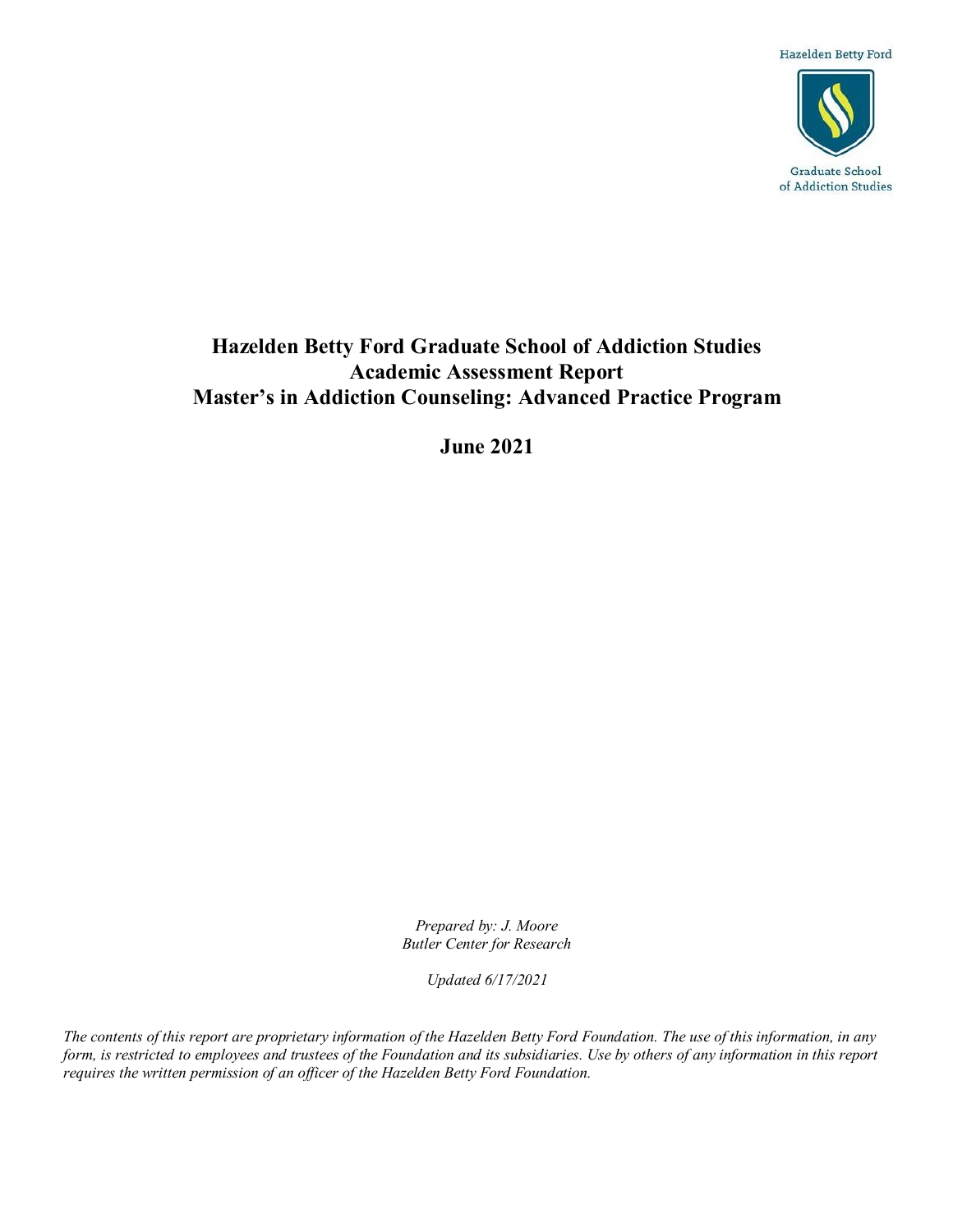# *INTRODUCTION*

The Academic Assessment Report for the Master's in Addiction Counseling Advanced Practice Program provides data and information to routinely identify enduring strengths and pinpoint opportunities for improvement. Educational processes measured in this report include:

- Key Educational Process IV: Educational Operations—Student assessment data related to the Master's Applied Project, individual counseling skills, group facilitation skills, professional disposition, field supervisor evaluations, specific course assignments, and factual knowledge gained are provided in this section.
- Key Educational Process V: Post-Graduation Performance—Data related to graduation rates, withdrawals, and leaves of absence are provided here. Employment, licensing exam pass rates, and other indirect measures of learning are also displayed in this section.

Data and information related to the following Graduate School's Key Education Processes can be found in the Institutional Effectiveness Report:

- Key Educational Process 1: Preadmissions Process
- Key Educational Process II: Admissions
- Key Educational Process III: Educational Planning

While comprehensive, the Academic Assessment Report Master's in Addiction Counseling Advanced Practice Program is not exhaustive and additional information addressing school performance is found in the Academic Assessment Report for Master's in Addiction Counseling IR-COD, the Institutional Effectiveness Report, the school's strategic plan, and the Metrics Score Card. The Academic Assessment Reports, Institutional Effectiveness Report, strategic plan, and Metrics Score Card are routinely examined by internal and external constituents of the organization such as students and school alumni, community representatives, faculty members, academic leaders, and members of the Board of governors.

*Please note: COVID-19 is an unprecedented pandemic and has become a disruption to colleges and universities across the country. This has affected the data for some of the charts in this report.*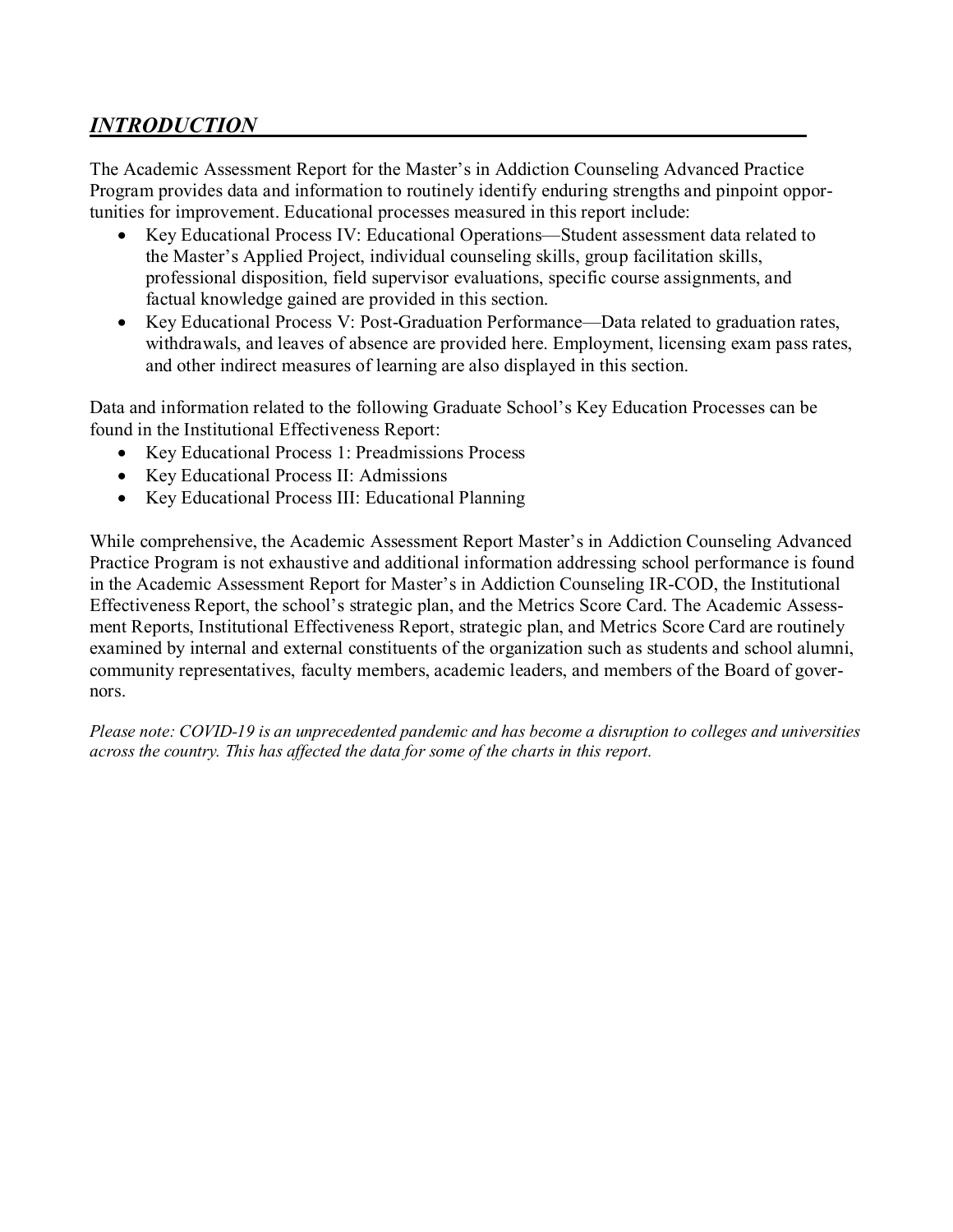## *RESULTS SUMMARY*

## *Key Educational Process I: Preadmissions Process*

Please see the Institutional Effectiveness Report.

## *Key Educational Process II: Admissions*

Please see the Institutional Effectiveness Report.

## *Key Educational Process III: Assessment and Educational Planning*

Please see the Institutional Effectiveness Report.

## *Key Educational Process IV: Educational Operations*

MAP Chapter scores generally remained stable or increased for Winter 2021 from Fall 2020. The majority of Global Learning Outcomes scores increased for Winter 2021 from Fall 2020. Writing Skills, Total Written Summary and Oral Defense scores also increased for Winter 2021 from Fall 2020 semester. Pre- and Post-Program testing showed learning acquired for Clinical Skills, Group Facilitation Skills and PDCA-R measures for Winter 2021. End of Semester Evaluations (SEQs) scores remained consistent for Winter 2021 although ratings for the "Text and reading materials" measure continue to trend low overall.

## *Key Educational Process V: Post-Graduation Performance*

The total number of students in the AP program increased from 65 in 2019 to 79 in 2020. The majority of students were enrolled full-time. The total number of graduates in the AP program decreased slightly from 20 in 2019 to 19 in 2020. In Winter 2021, 3.3% of total AP program students took a leave of absence compared to 1.7% in Fall 2020. Surveys of employers of new 2019 graduates 6-months after program completion overall show high ratings of satisfaction. Both six-month and 12-month student satisfaction followup data are presented on a yearly basis. Surveys of 2019 graduates 12-months after graduation show high ratings of satisfaction in all areas measured.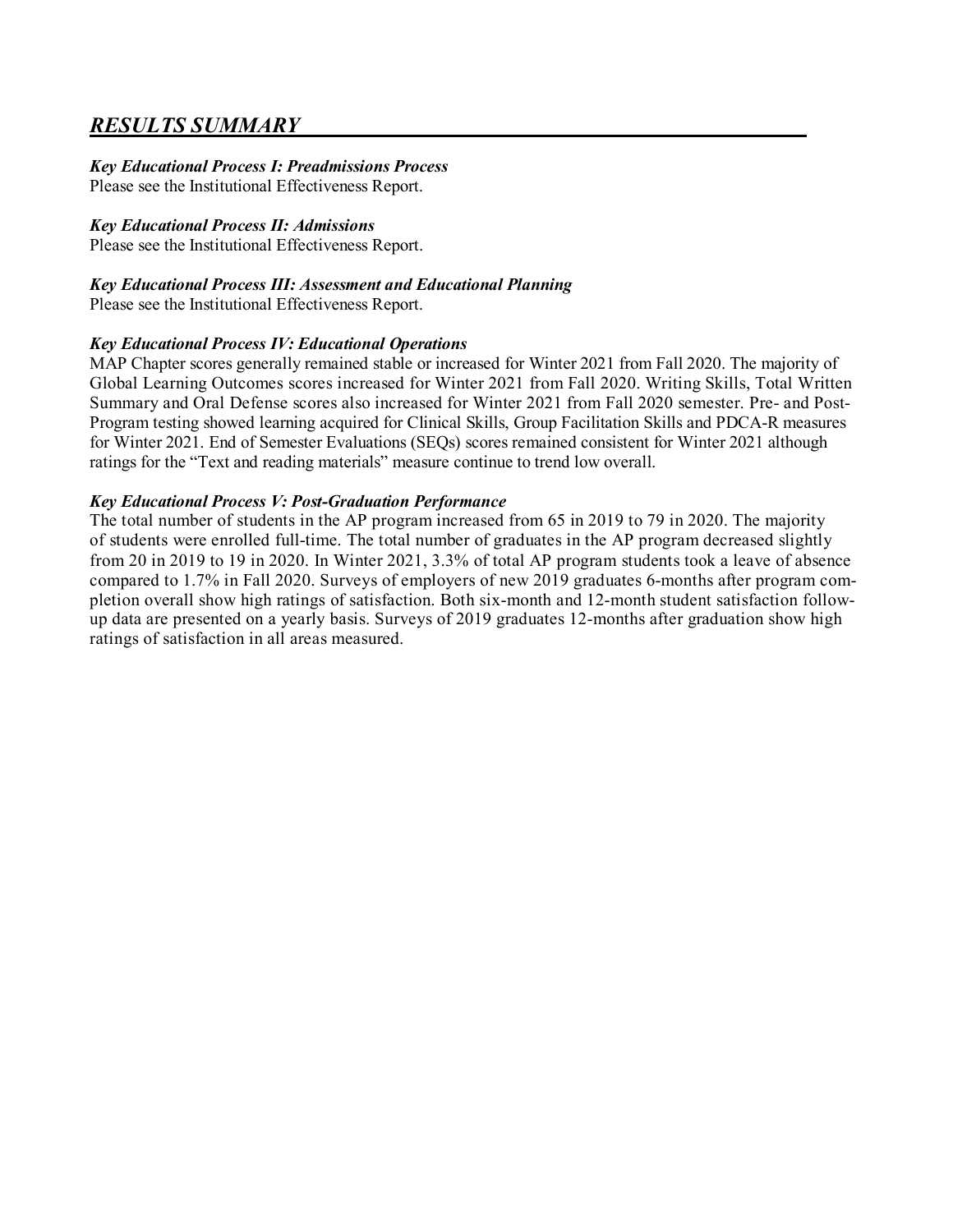# **Key Educational Process IV: Educational Operations**

Educational Operations is based on clearly defined processes that provide a broad spectrum of assessment data. These processes include carefully planned learning opportunities through a network of required course and learning outcomes necessary for success. These measures provide academic assessment data for faculty analysis regarding teaching effectiveness, curriculum performance, student learning trends and opportunities for academic improvement.

#### *Measurement*

We use data during the educational process from the following areas.

## **Capstone Experience**

- **Capstone Scores for the Masters Applied Project**
	- o MAP Chapters
	- o MAP Final Summary Report
		- Global Learning Outcomes (GLO)
		- Writing Skills
		- Total Written Summary
		- Oral Defense

## **Measuring Clinical Competence**

- Counseling Skills Scale (CSS)
- Group Facilitation Skills
- Professional Disposition Competency Assessment Revised
- Field Supervisor Evaluations
	- o Competency 2: Practicum, Internship 1, Internship 2
	- o Competency 4: Practicum, Internship 1, Internship 2
	- o Competency 5: Practicum, Internship 1, Internship 2
- Student Ratings of the quality and usefulness of practicum/internship site supervision
- Student Ratings of overall evaluation of placement site

#### **Measuring In-Process Learning**

- Specific Course Assignments
	- o CF-508: interrelationships between work, mental health, relationships, and other life roles and factors from a case study
	- o CF-508: career development narrative for an individual over the age of 30
	- o CPC-701: paper comparing and contrasting three ethics codes, including the ACA Code of Ethics and the NAADAC Code of Ethics

#### **Pre- and Post-Program Testing**

• Factual Knowledge Pre- and Post-Tests

#### **Measuring Teaching Effectiveness**

- Student Perception of Effectiveness
	- o End of Semester Evaluation Questionnaire
- Promoting Teaching Effectiveness
	- $\circ$  Full-time students to full-time faculty ratio<br> $\circ$  All teaching faculty to all students (FT/PT)
	- All teaching faculty to all students (FT/PT)
	- o The Common Data Sets (CDS) formula
	- o Percent of courses taught by doctoral faculty
	- o Percent of courses taught by adjunct and full-time non-instructional faculty
	- o CACREP Core Faculty--% credits taught by core faculty

## *Important Findings*

MAP Chapter scores generally remained stable or increased for Winter 2021 from Fall 2020. The majority of Global Learning Outcomes scores increased for Winter 2021 from Fall 2020. Writing Skills, Total Written Summary and Oral Defense scores also increased for Winter 2021 from Fall 2020 semester. Pre- and Post-Program testing showed learning acquired for Clinical Skills, Group Facilitation Skills and PDCA-R measures for Winter 2021. End of Semester Evaluations (SEQs) scores remained consistent for Winter 2021 although ratings for the "Text and reading materials" measure continue to trend low overall.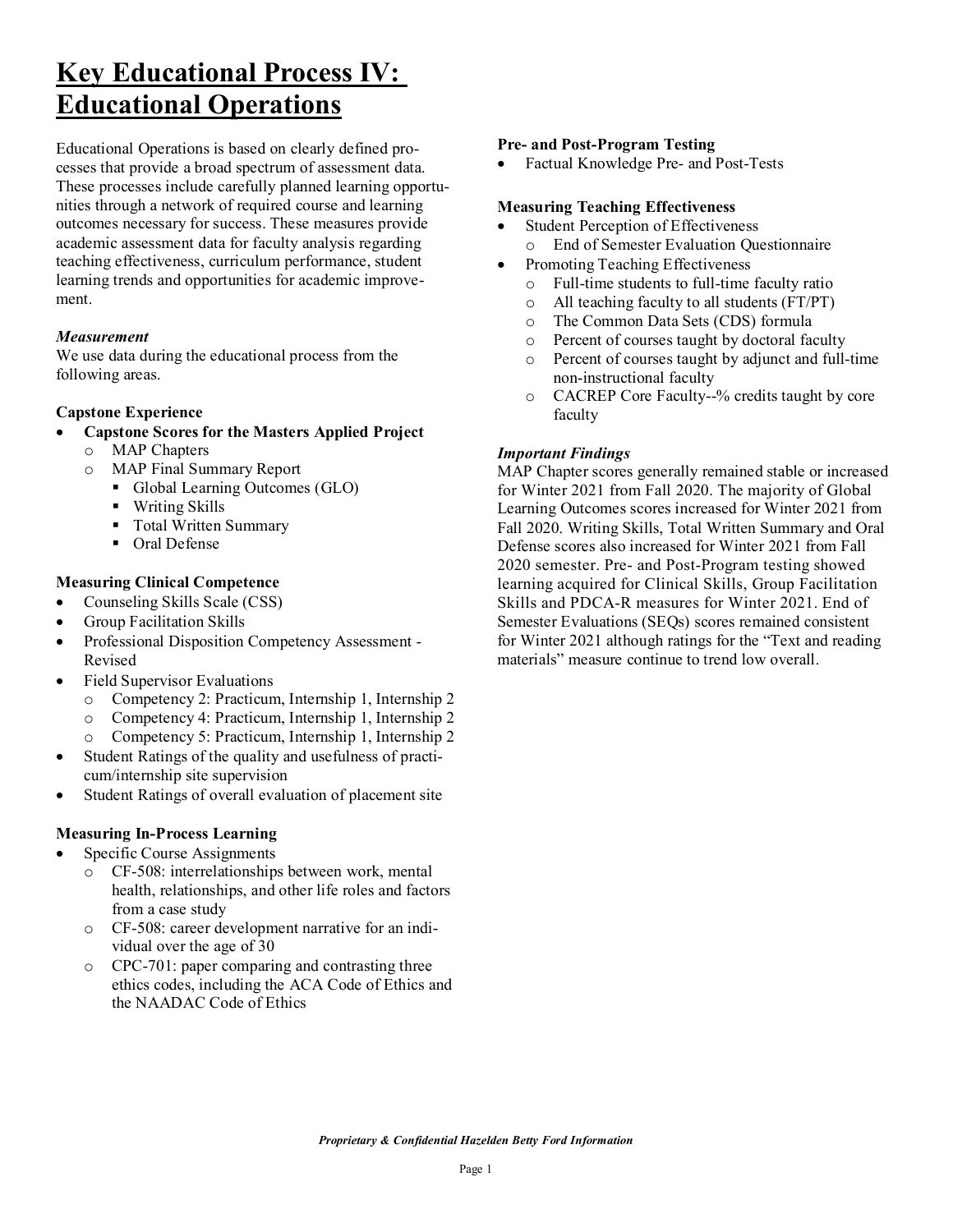## **Capstone Experience**

## **MAP Chapters**

**IV.1. Ethics (CPC-701), Diagnosis (CPC-600), Theory (CPC-601) (Average Rubric Score – 3 pts possible)**



**IV.2. Group (CPC-602), Multicultural (CPC-604), Research (CF-503). (Average Rubric Score – 3 pts possible)**



**IV.3. Family (CF-506), Advanced Assessment and Diagnosis (CF-809), Treatment Planning (CF-811). (Average Rubric Score – 3 pts possible)**



**IV.4. Evidence-Based (CF-810), Evaluation Methodologies (CF-812) (Average Rubric Score – 3 pts possible)**

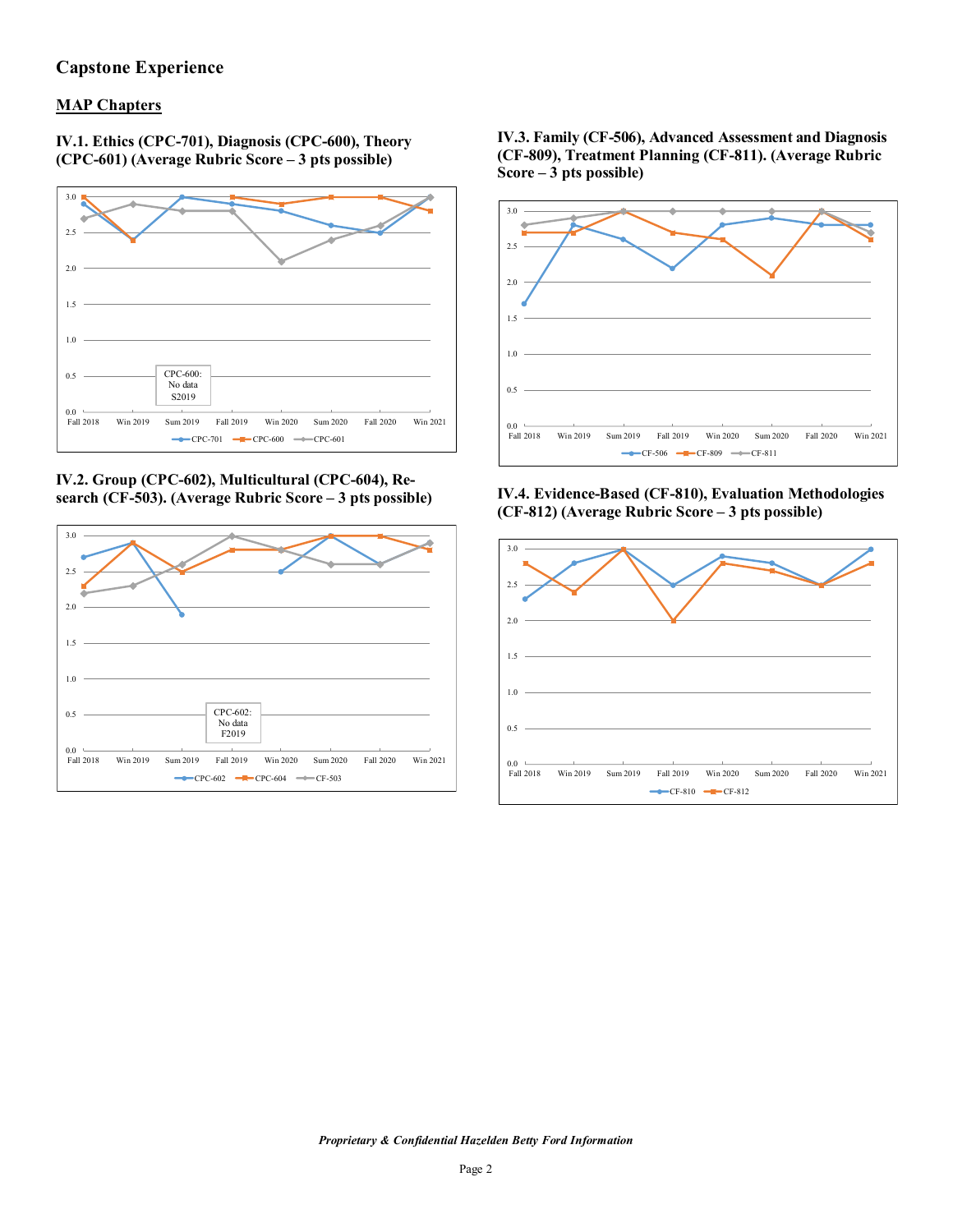#### **IV.5. GLO #1, GLO #2, GLO #3 (Average Rubric Score – 3 pts possible)**



#### **IV.6. GLO #4, GLO #5 (Average Rubric Score – 3 pts possible)**



**IV.7. Writing Skills Score (Average Rubric Score – 3 pts possible)**



#### **IV.8. Total Written Summary Score (Average Rubric Score – 18 pts possible)**



**IV.9. Oral Score (Average Rubric Score – 18 pts possible)** 

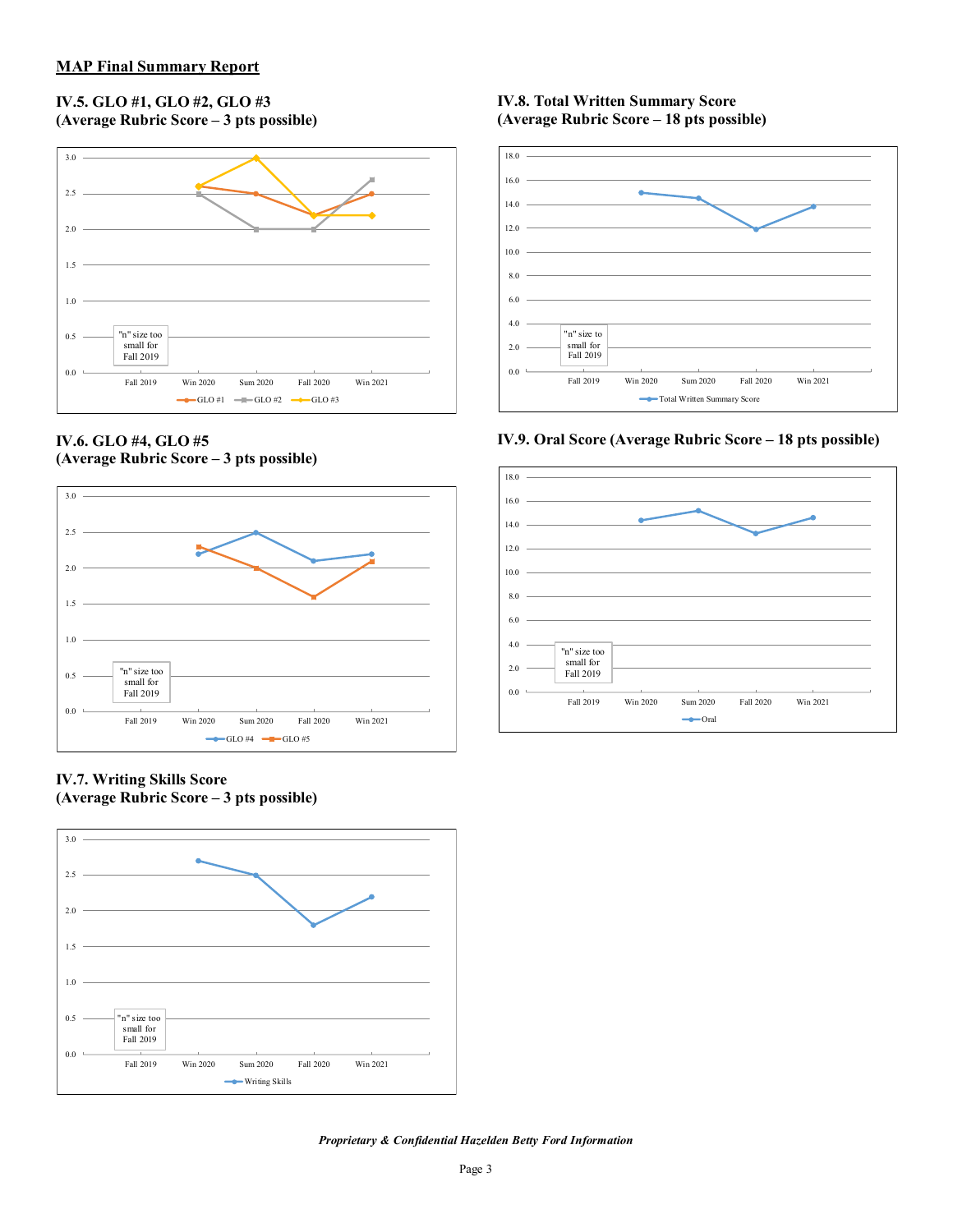## **Measuring Clinical Competence**

#### **Clinical Skills Scale**

**IV.10. CSS Pre-Test (CPC-601)/Post-Test (Internship 2). Shows Interest and Appreciation: Average of Q1 –Q4. (Average Rubric Score – -2 to 2 pts scale)**



**IV.11. CSS Pre-Test (CPC-601)/Post-Test (Internship 2). Encourages Exploration: Average of Q5 – Q8. (Average Rubric Score – -2 to 2 pts scale)**



**IV.12. CSS Pre-Test (CPC-601)/Post-Test (Internship 2). Deepens the Session: Average of Q9 – Q13. (Average Rubric Score – -2 to 2 pts scale)**



**IV.13. CSS Pre-Test (CPC-601)/Post-Test (Internship 2). Encourages Change: Average of Q14 – Q17. (Average Rubric Score – -2 to 2 pts scale)** 



**IV.14. CSS Pre-Test (CPC-601)/Post-Test (Internship 2). Develops Therapeutic Relationship: Average Q18. (Average Rubric Score – -2 to 2 pts scale)** 



*Proprietary & Confidential Hazelden Betty Ford Information*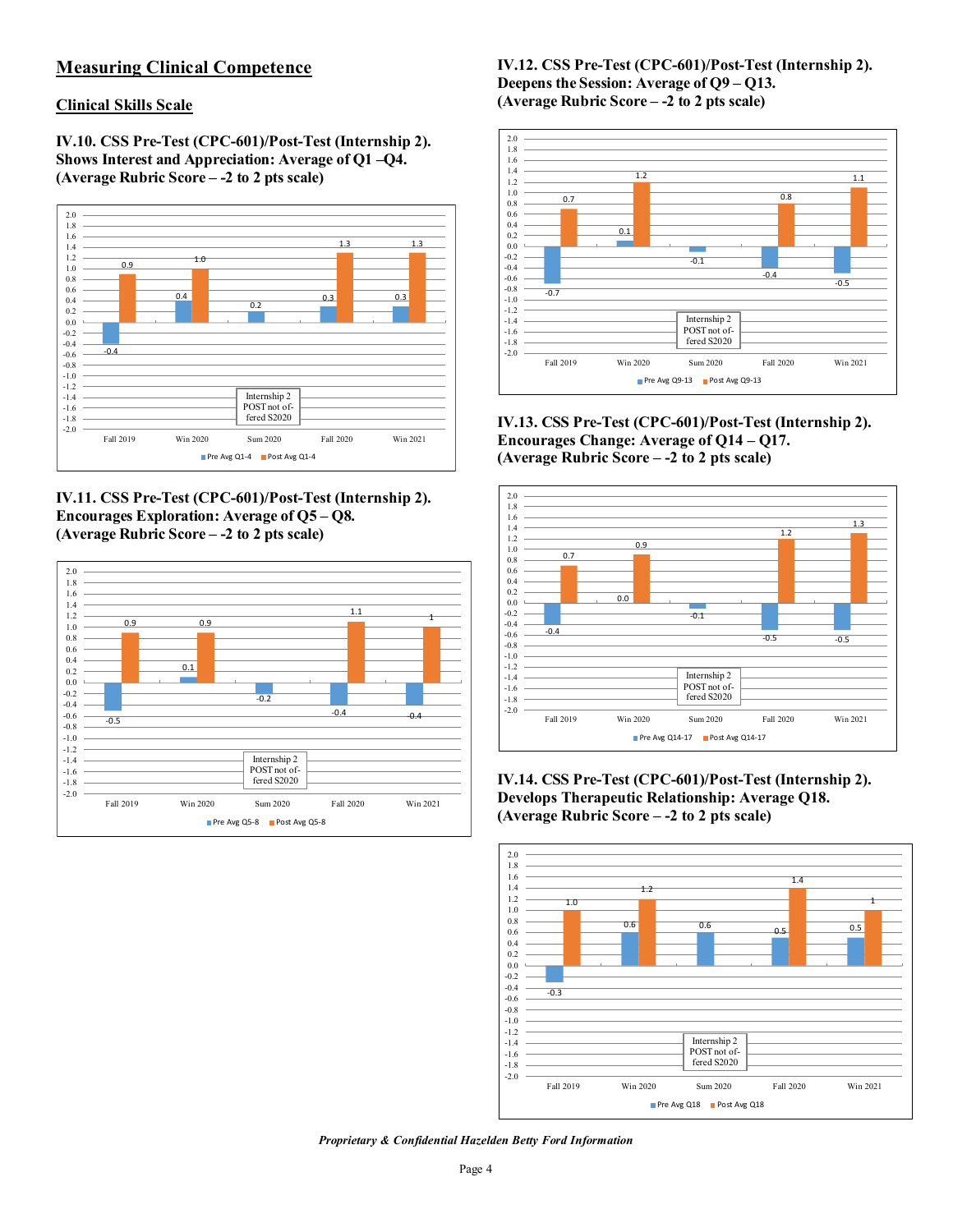#### **IV.15. CSS Pre-Test (CPC-601)/Post-Test (Internship 2). Manages the Session: Average Q19. (Average Rubric Score – -2 to 2 pts scale)**



## **Group Facilitation Skills**

**IV.16. Group Facilitation Pre-Test (CPC-602)/Post-Test (Internship 2). Q1. (Average Rubric Score – -2 to 2 pts scale)**



**IV.17. Group Facilitation Pre-Test (CPC-602)/Post-Test (Internship 2). Q2. (Average Rubric Score – -2 to 2 pts scale)**



**IV.18. Group Facilitation Pre-Test (CPC-602)/Post-Test (Internship 2). Q3. (Average Rubric Score – -2 to 2 pts scale)**



**IV.19. Group Facilitation Pre-Test (CPC-602)/Post-Test (Internship 2). Q4. (Average Rubric Score – -2 to 2 pts scale)**



**IV.20. Group Facilitation Pre-Test (CPC-602)/Post-Test (Internship 2). Q5. (Average Rubric Score – -2 to 2 pts scale)**



*Proprietary & Confidential Hazelden Betty Ford Information*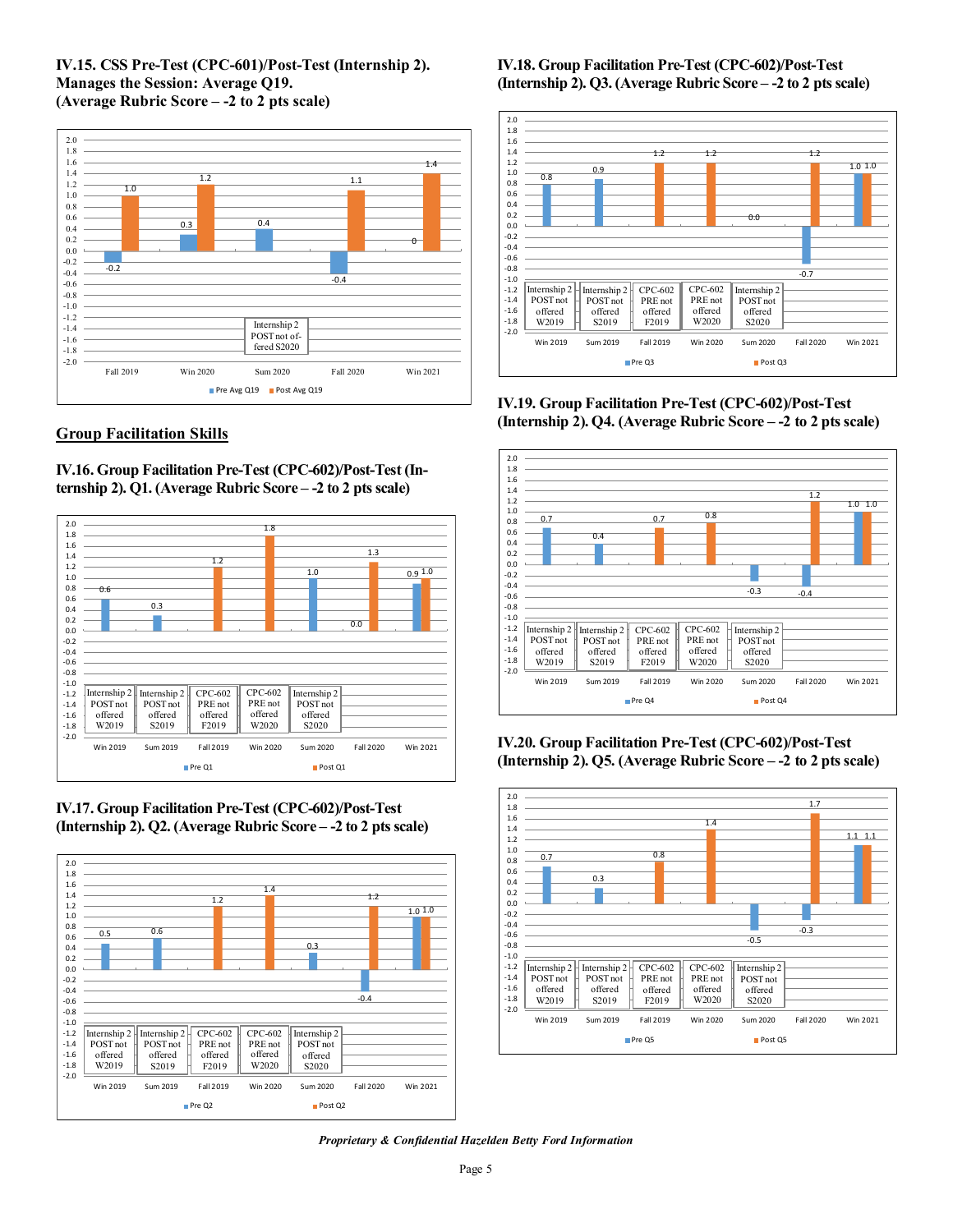







**IV.23. Group Facilitation Pre-Test (CPC-602)/Post-Test (Internship 2). Q8. (Average Rubric Score – -2 to 2 pts scale)**



#### **IV.24. Group Facilitation Pre-Test (CPC-602)/Post-Test (Internship 2). Q9. (Average Rubric Score – -2 to 2 pts scale)**



**IV.25. Group Facilitation Pre-Test (CPC-602)/Post-Test (Internship 2). Q10. (Average Rubric Score – -2 to 2 pts scale)**



#### **Professional Disposition Competence Assessment-Revised (PDCA-R)**

**IV.26. Conscientiousness. 1st PDCA-R (CF-500) and 4th PDCA-R (Internship 2).** 

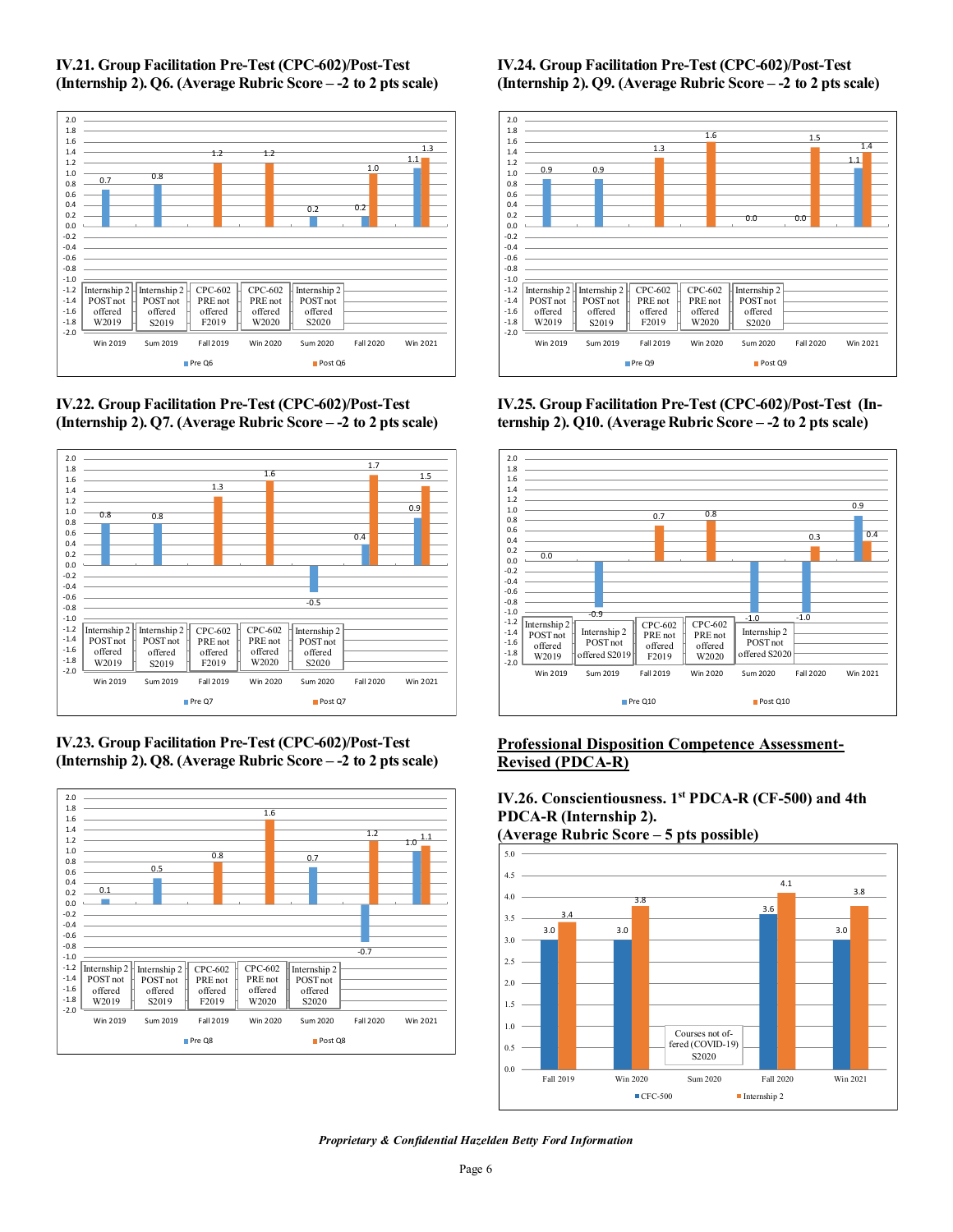#### **IV.27. Emotional Stability. 1st PDCA-R (CF-500) and 4th PDCA-R (Internship 2). (Average Rubric Score – 5 pts possible)**

3.0 2.8  $3.1$   $3.0$ 3.5 3.0 3.9 3.6 0.0 0.5 1.0 1.5 2.0 2.5 3.0 3.5 4.0 4.5 5.0 Fall 2019 Win 2020 Sum 2020 Fall 2020 Win 2021 ■CFC-500 Internship 2 Courses not offered (COVID-19) S<sub>2</sub>0<sub>20</sub>

**IV.28. Self-Awareness. 1st PDCA-R (CF-500) and 4th PDCA-R (Internship 2). (Average Rubric Score – 5 pts possible)**



**IV.29. Interpersonal Skills. 1st PDCA-R (CF-500) and 4th PDCA-R (Internship 2). (Average Rubric Score – 5 pts possible)**



**IV.30. Cooperativeness. 1st PDCA-R (CF-500) and 4th PDCA-R (Internship 2). (Average Rubric Score – 5 pts possible)**



**IV.31. Coping and Self-Care. 1st PDCA-R (CF-500) and 4th PDCA-R (Internship 2). (Average Rubric Score – 5 pts possible)**



**IV.32. Honesty. 1st PDCA-R (CF-500) and 4th PDCA-R (Internship 2). (Average Rubric Score – 5 pts possible)**

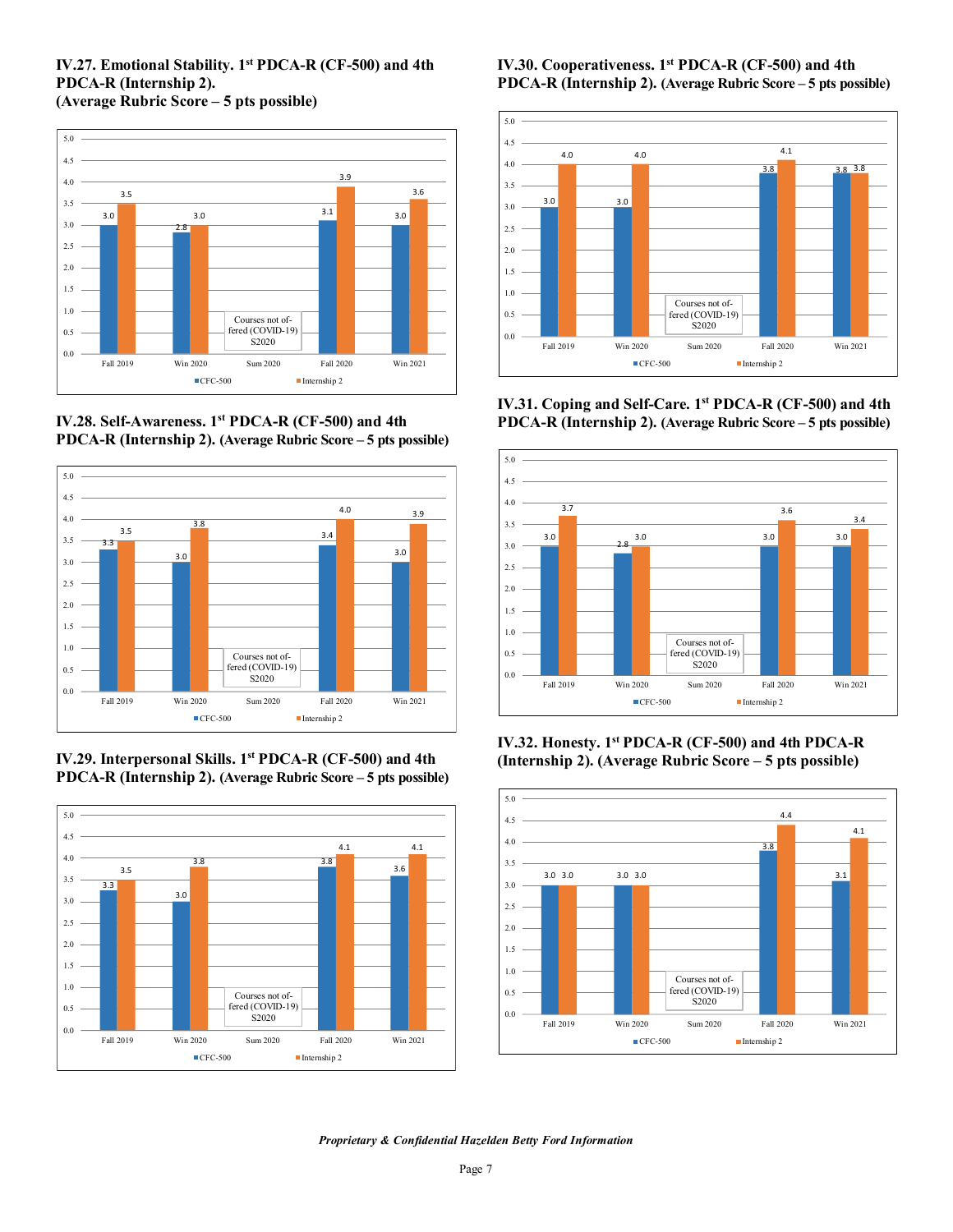

#### **IV.33. Openness. 1st PDCA-R (CF-500) and 4th PDCA-R (Internship 2). (Average Rubric Score – 5 pts possible)**

**IV.34. Cultural Sensitivity. 1st PDCA-R (CF-500) and 4th PDCA-R (Internship 2). (Average Rubric Score – 5 pts possible)**



**IV.35. Ethical Behavior. 1st PDCA-R (CF-500) and 4th PDCA-R (Internship 2). (Average Rubric Score – 5 pts possible)**



## **Field Supervisor Evaluations**

The following charts present the average scores at the Practicum, Internship 1, and Internship 2 data points for:

- Competency 2: Analyze, integrate, synthesize, and practice assessment, diagnosis, and treatment planning
- Competency 4: Analyze, integrate, synthesize, and practice ethical principles in clinical practice
- Competency 5: Analyze, integrate, synthesize, and practice multiculturalism in clinical practice

#### **IV.36. Competency 2 (A-D). Field Supervisor Final (Practicum, Internship 1, Internship 2) (Average Rubric Score – 4 pts possible)**



**IV.37. Competency 2 (E-F). Field Supervisor Final (Practicum, Internship 1, Internship 2) (Average Rubric Score – 4 pts possible)**

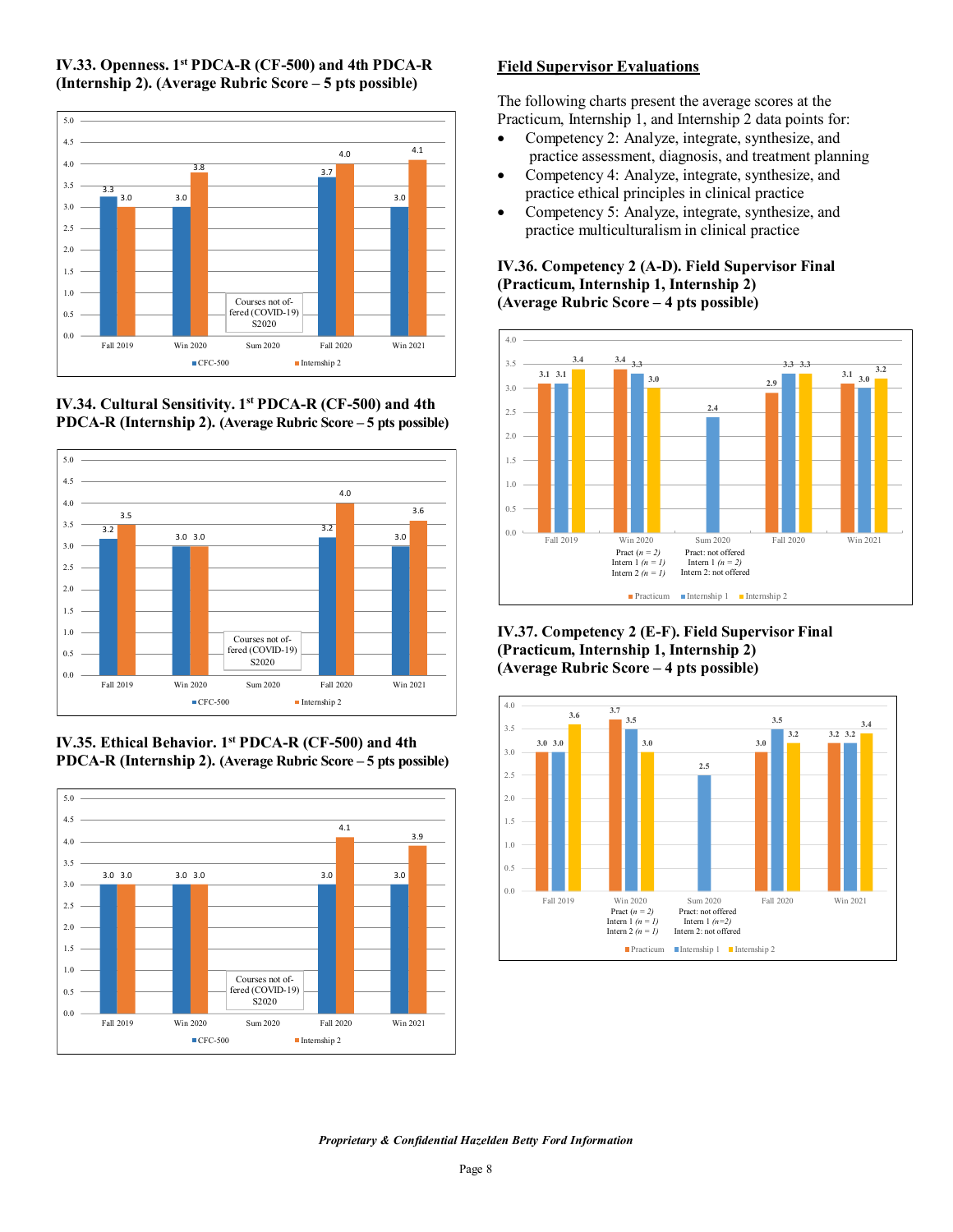#### **IV.38. Competency 4 (A-D). Field Supervisor Final (Practicum, Internship 1, Internship 2) (Average Rubric Score – 4 pts possible)**







#### **Student-Reported Data**

**IV.40. Quality and usefulness of on-site supervision. (% of students rating "Excellent" or "Above Average")** 



**IV.41. Overall evaluation of the placement site. (% of Students rating this as "Excellent" or "Above Average")**



## **Measuring In-Process Learning**

#### **Specific Course Assignments**

**IV.42. CF-508: interrelationships between work, mental health, relationships, and other life roles and factors from a case study. (Average Rubric Score – 3 pts possible)**



**IV.43 CF-508: career development narrative for an individual over the age of 30. (Average Rubric Score – 3 pts possible)**

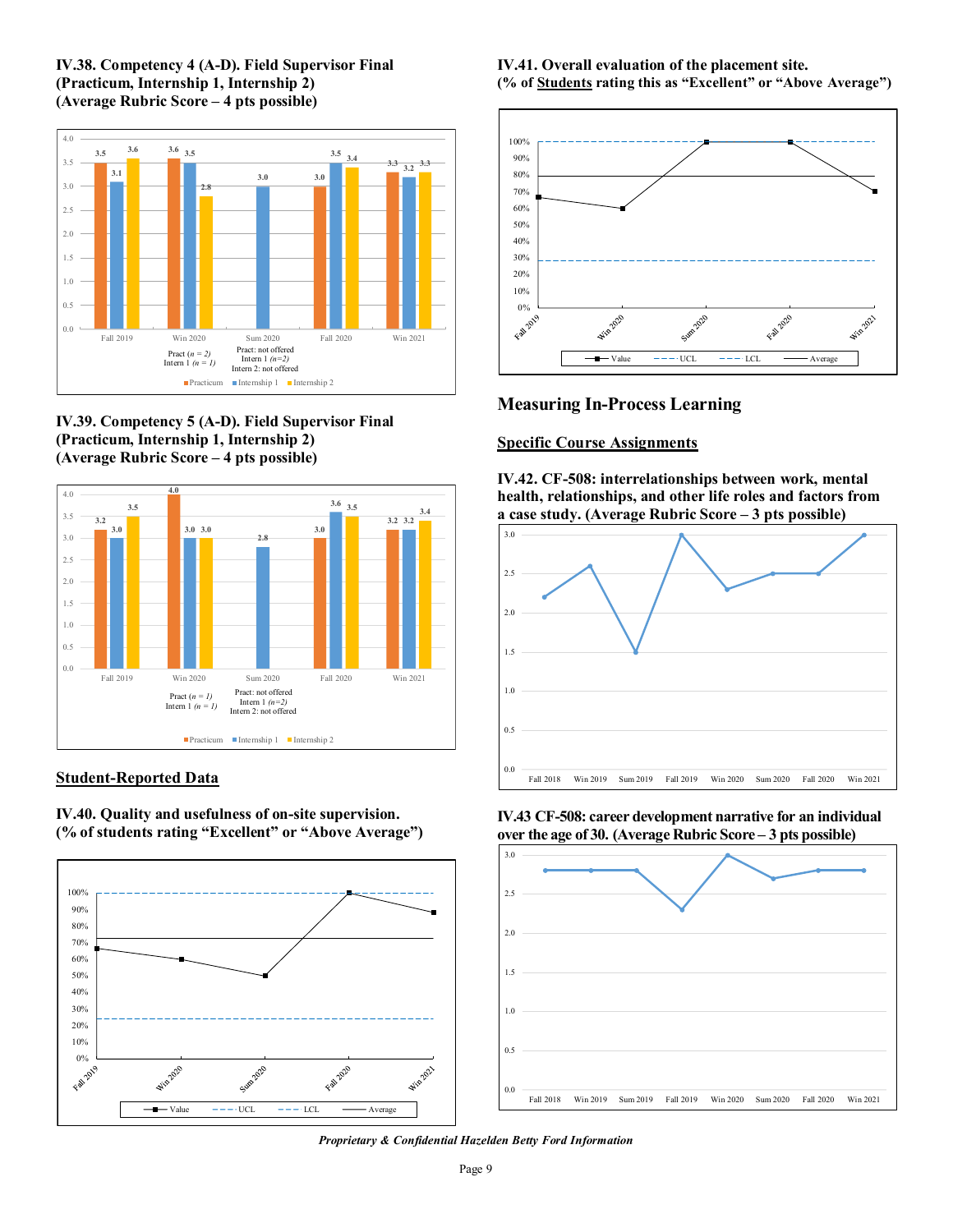**IV.44. CF-701: paper comparing and contrasting three ethics codes, including the ACA Code of Ethics and the NAADAC Code of Ethics. (Average Rubric Score – 3 pts possible)**



#### **Factual Knowledge Pre- and Post-Tests**

#### **IV.45. Factual Knowledge. Pre-and Post-Test Results**

New Pre-Test to begin in Fall 2020. No data to report currently.

#### **Measuring Teaching Effectiveness**

#### **End of Semester Evaluation Questionnaire (SEQ)**



#### **IV.47. New learning acquired (% of students rating "Excellent" or "Very good")**



**IV.48. New clinical skills acquired (% of students rating "Excellent" or "Very good")** 



**IV.49. Text and reading materials (% of students rating "Excellent" or "Very good")** 



*Proprietary & Confidential Hazelden Betty Ford Information*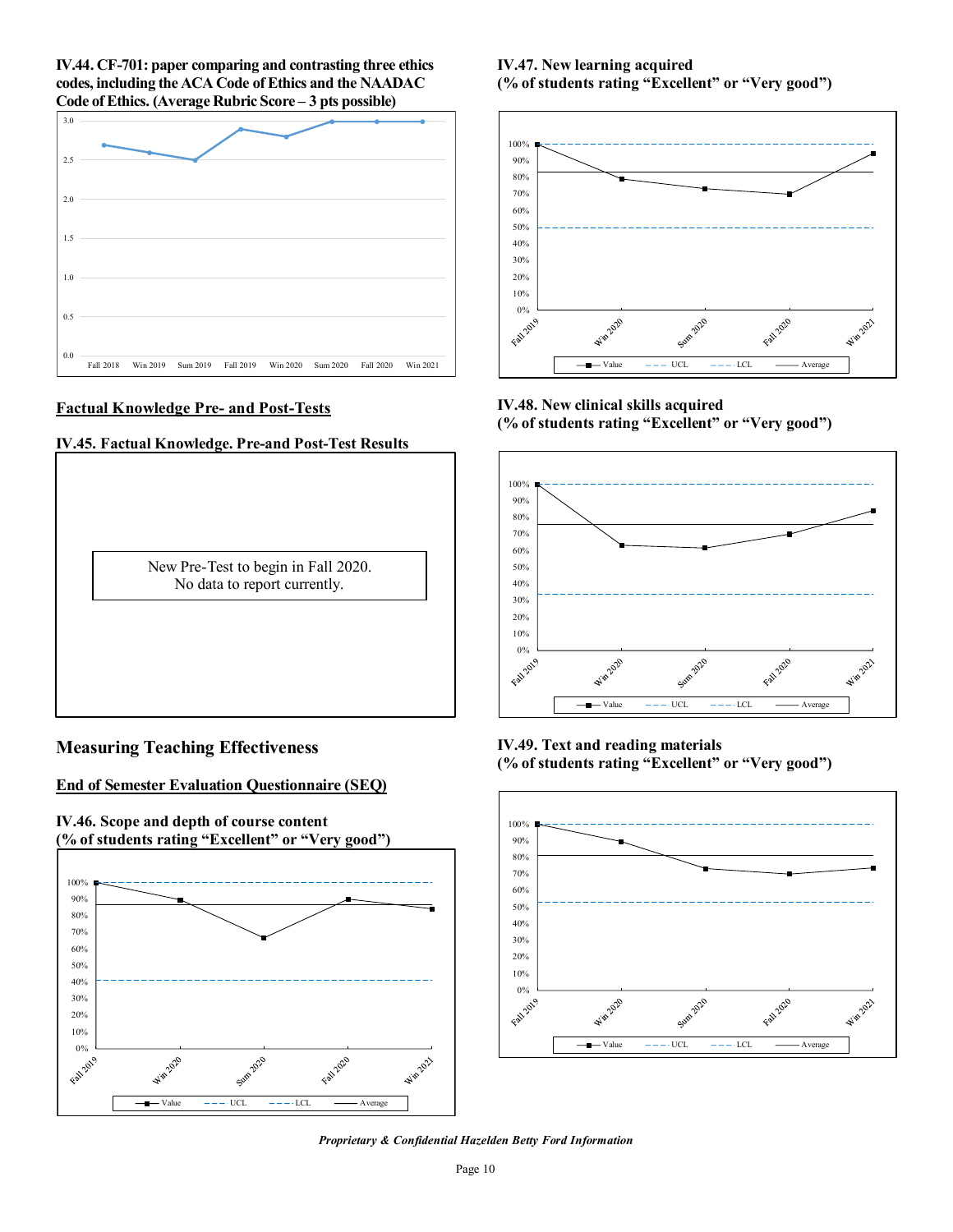#### **IV.50. Academic challenge of program. (% of students rating "Excellent" or "Very good")**



#### **Promoting Teaching Effectiveness**

**IV.51. Full-time students to full-time teaching faculty. Student to faculty ratio (per semester/annual).** 



**IV.52. All teaching faculty (research, core, adjunct) to all students full- and part-time (per semester/annual).** 



## **IV.53. The Common Data Sets (CDS) formula. Student to faculty ratio (per semester/annual).**



**IV.54. Percent of courses taught by doctoral faculty (core, research, adjunct and full-time non-instructional faculty) (per semester/annual).**



#### **IV.55. Percent of courses taught by adjunct and full-time non-instructional faculty (per semester).**

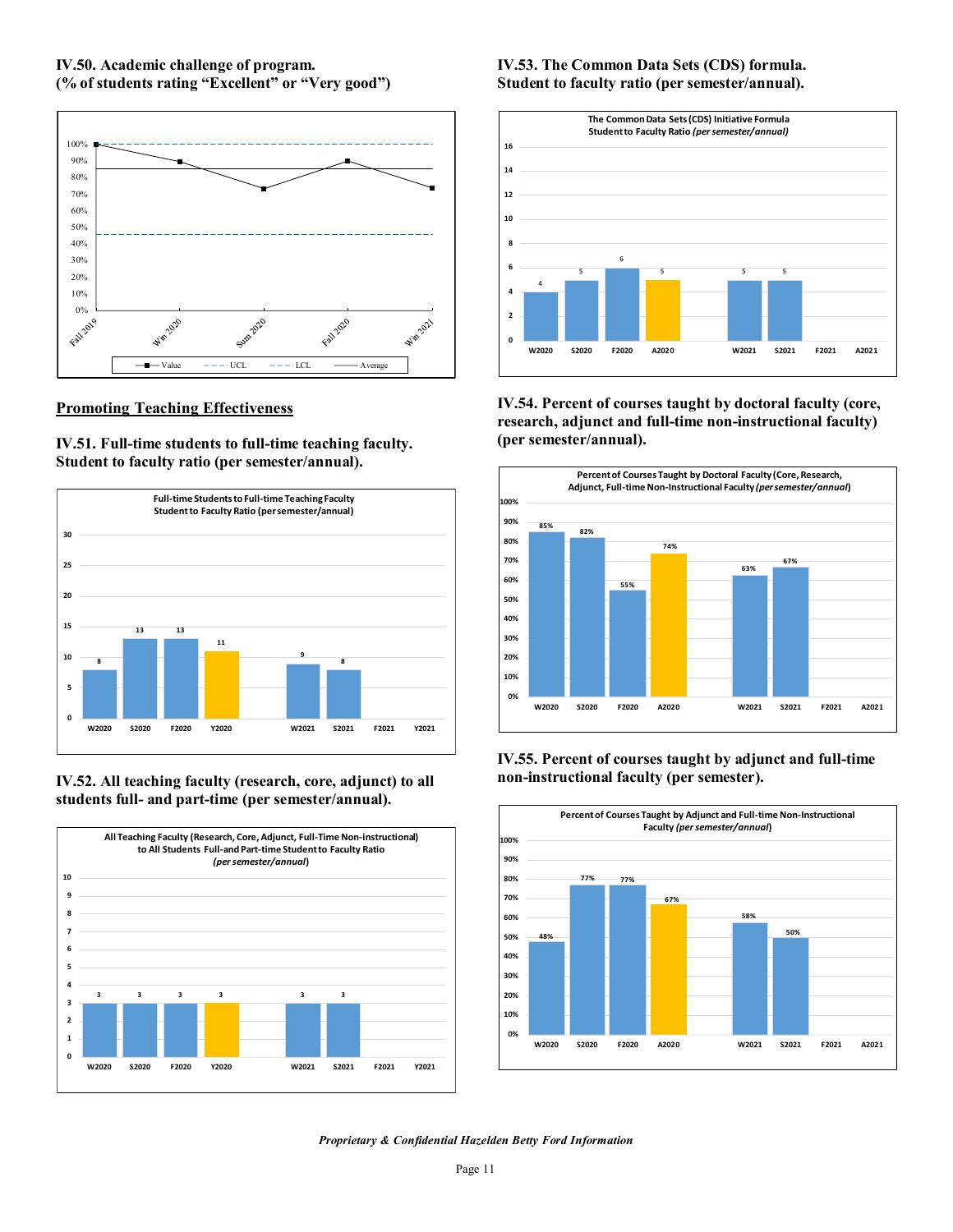## **IV.56. CACREP Core Faculty--% of credits taught by core faculty (per semester/annual).**

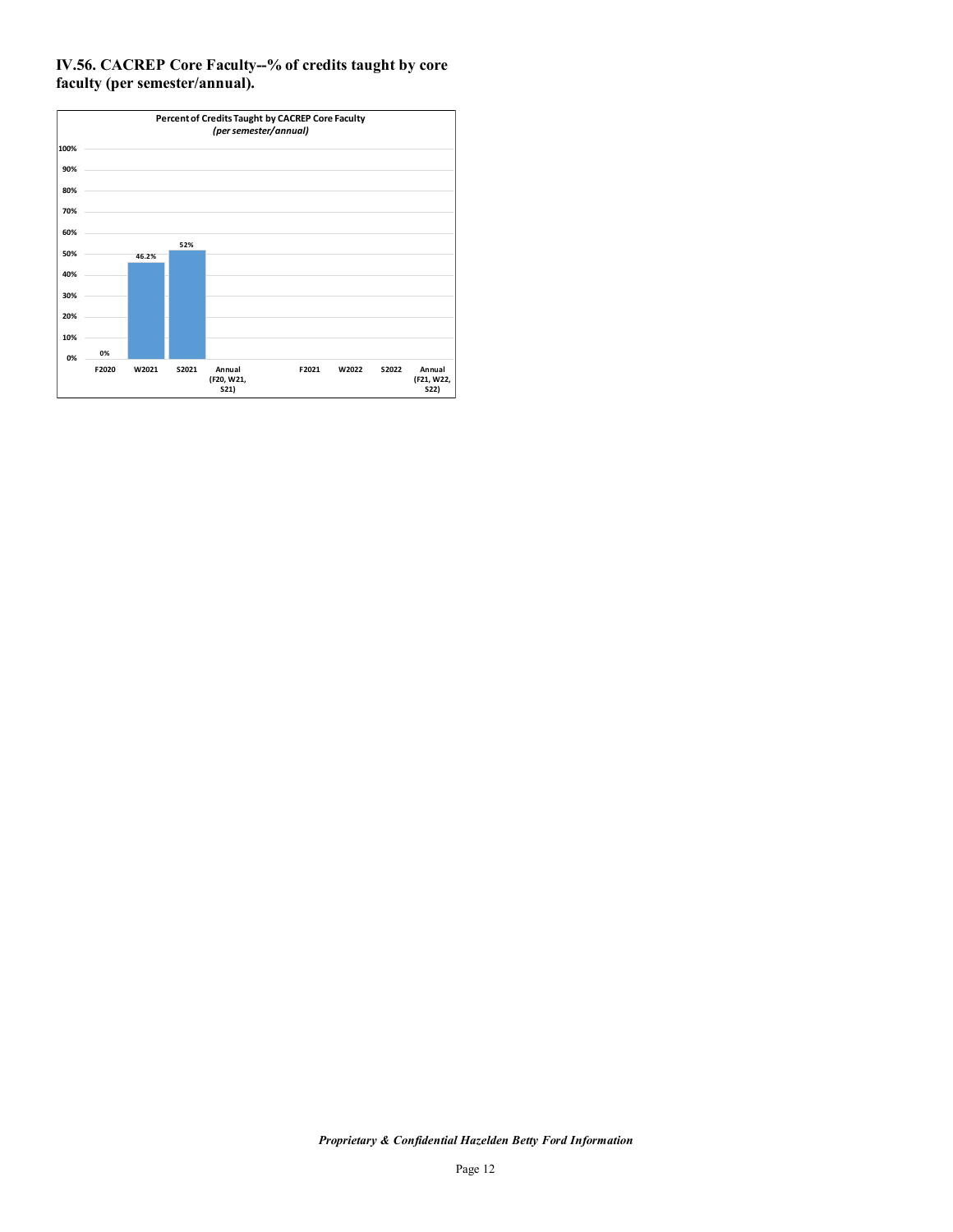# **Key Educational Process V: Post-Graduation Performance**

The transition from the Graduate School is an extension of continuous learning beyond the confines of traditional course work and is assessed through indirect measures of learning. Program Evaluation data provides an opportunity for a self-correcting feedback loop for faculty to continuously improve academic performance and learning outcomes.

## **Graduation Rates**

- Number of Students by Program
- Number of Full-time/Part-time Students
- Graduation Numbers
- Percent of total students taking a leave of absence.
- Percent of total students withdrawing.

## **Indirect Measures of Student Learning**

- Surveys of employers of new graduate 6 months following program completion:
	- o Case Management
	- o Individual Counseling
	- o Treatment Planning
	- o Group Counseling
	- o Continuing Care
	- o Would you hire other Hazelden Graduates?
- Surveys of Graduate 6 and 12 months after Graduation:
	- o Employment Status<br>
	o Satisfaction of Educ
	- o Satisfaction of Education
	- Ability to Perform Job
	- o Satisfaction with Addressing Cultural Diversity
	- o Satisfaction Using Technology
	- o Satisfaction of Leadership Preparation
	- o Seeking Licensure/Certification
	- o Passing Licensure/Certification Exam<br>
	o Attaining Licensure/Certification
	- Attaining Licensure/Certification

## *Important Findings*

The total number of students in the AP program increased from 65 in 2019 to 79 in 2020. The majority of students were enrolled full-time. The total number of graduates in the AP program decreased slightly from 20 in 2019 to 19 in 2020. In Winter 2021, 3.3% of total AP program students took a leave of absence compared to 1.7% in Fall 2020. Surveys of employers of new 2019 graduates 6-months after program completion overall show high ratings of satisfaction. Both six-month and 12-month student satisfaction follow-up data are presented on a yearly basis. Surveys of 2019 graduates 12-months after graduation show high ratings of satisfaction in all areas measured.

## **Graduation Rates**

#### **V.57. Total Number of students by AP program.**



#### **V.58. Number of students, full-time/part-time.**

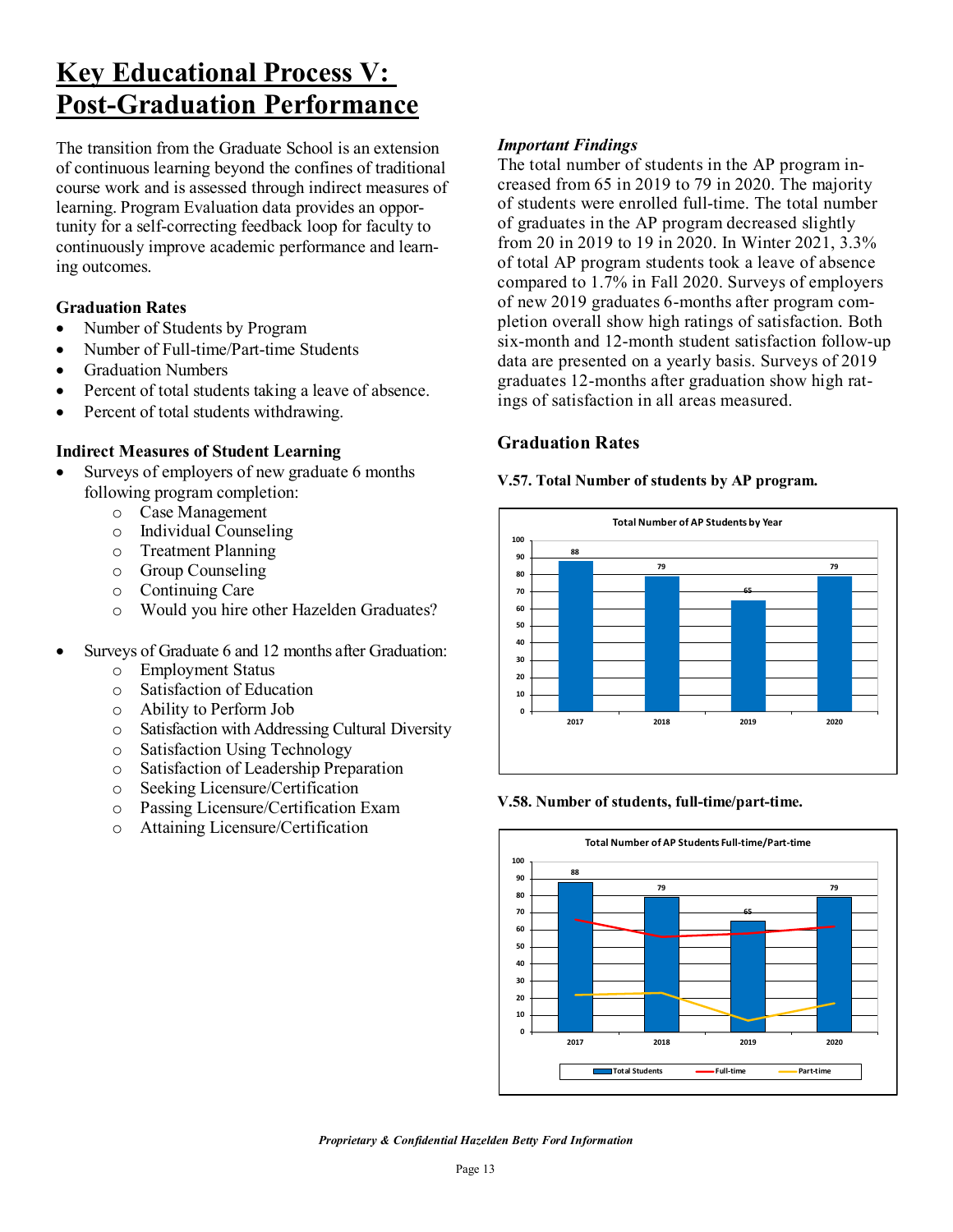



**V.60. Percent of total students taking a leave of absence.** 



#### **V.61. Percent of total students withdrawing.**



## **Indirect Measures of Student Learning**

*Surveys of Employers of New Graduates Six-Months after Program Completion (Class of 2018: n = 9) (Class of 2019:n = 2)* 

## **V.62. Case management; Individual counseling.**

# **(% of "Very satisfied" or "Somewhat satisfied" responses)**



#### **V.63. Treatment planning; Group counseling. (% of "Very satisfied" or "Somewhat satisfied" responses)**



#### **V.64. Continuing care; Would you hire other Hazelden graduates. (% of "Very satisfied" or "Somewhat satisfied" Responses)**

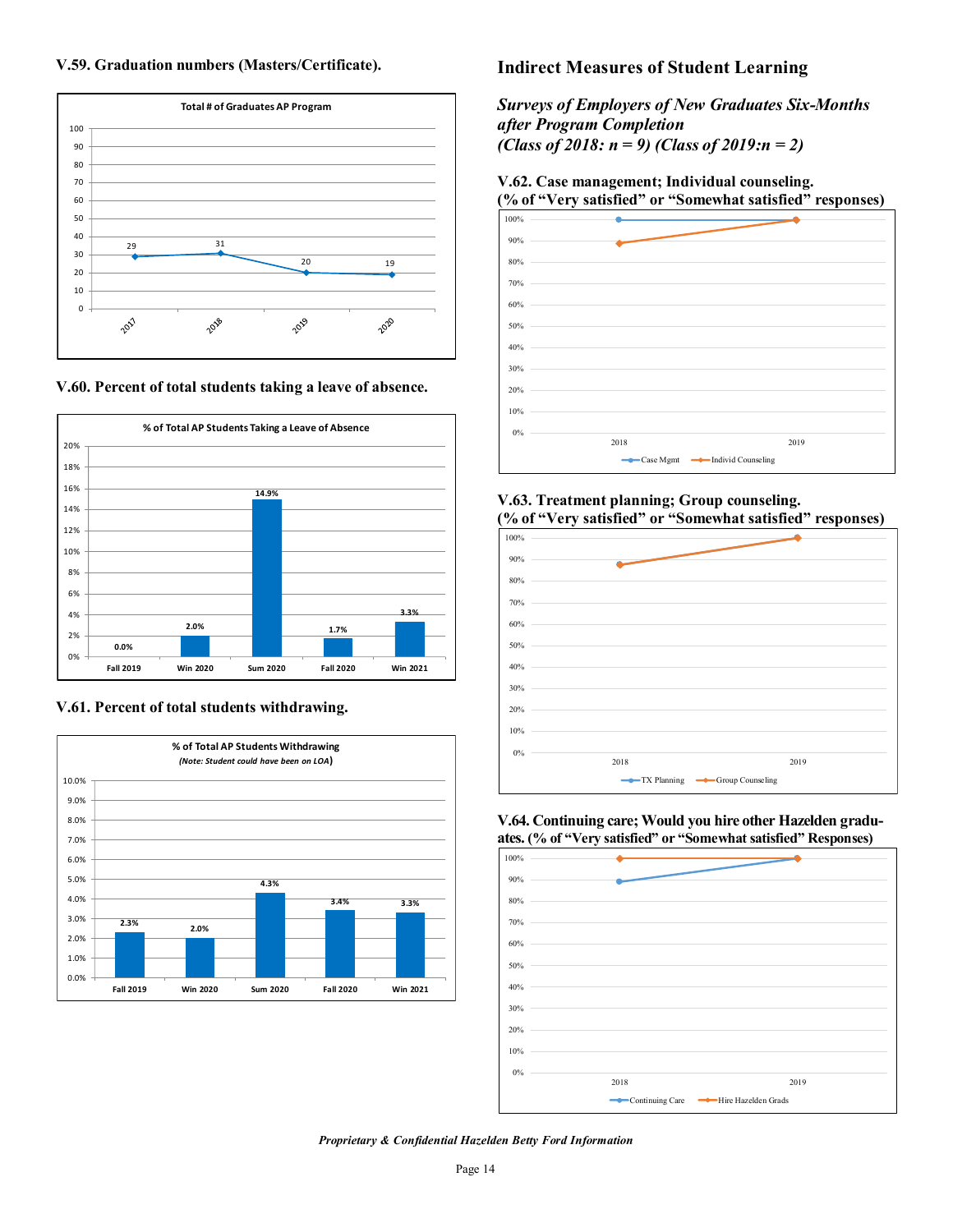*Surveys of Graduates Six-Months after Graduation (Class of 2018: n = 13) (Class of 2019: n = 10)*

**V.65. Are you currently working in the CD field; What is your level of satisfaction with how well your education prepared you.** 

**(% of "Yes" responses of those interested)**



**V.66. How well are you able to perform your job; To what extent are you satisfied that your education prepared you to address cultural diversity.** 

**(% "Excellent" or "Very good" responses)** 



**V.67. To what extent are you satisfied that your education prepared you to use of technology in your job; To what extent are you satisfied that your education prepared you for future leadership in the behavioral health field.**

**(% "Very satisfied" or "Somewhat satisfied" responses)** 



**V.68. Proportion of alumni seeking licensure and/or certification; Proportion of alumni that passed licensure/ certification exam the first time; Proportion of alumni that have attained licensure and/or certification.**